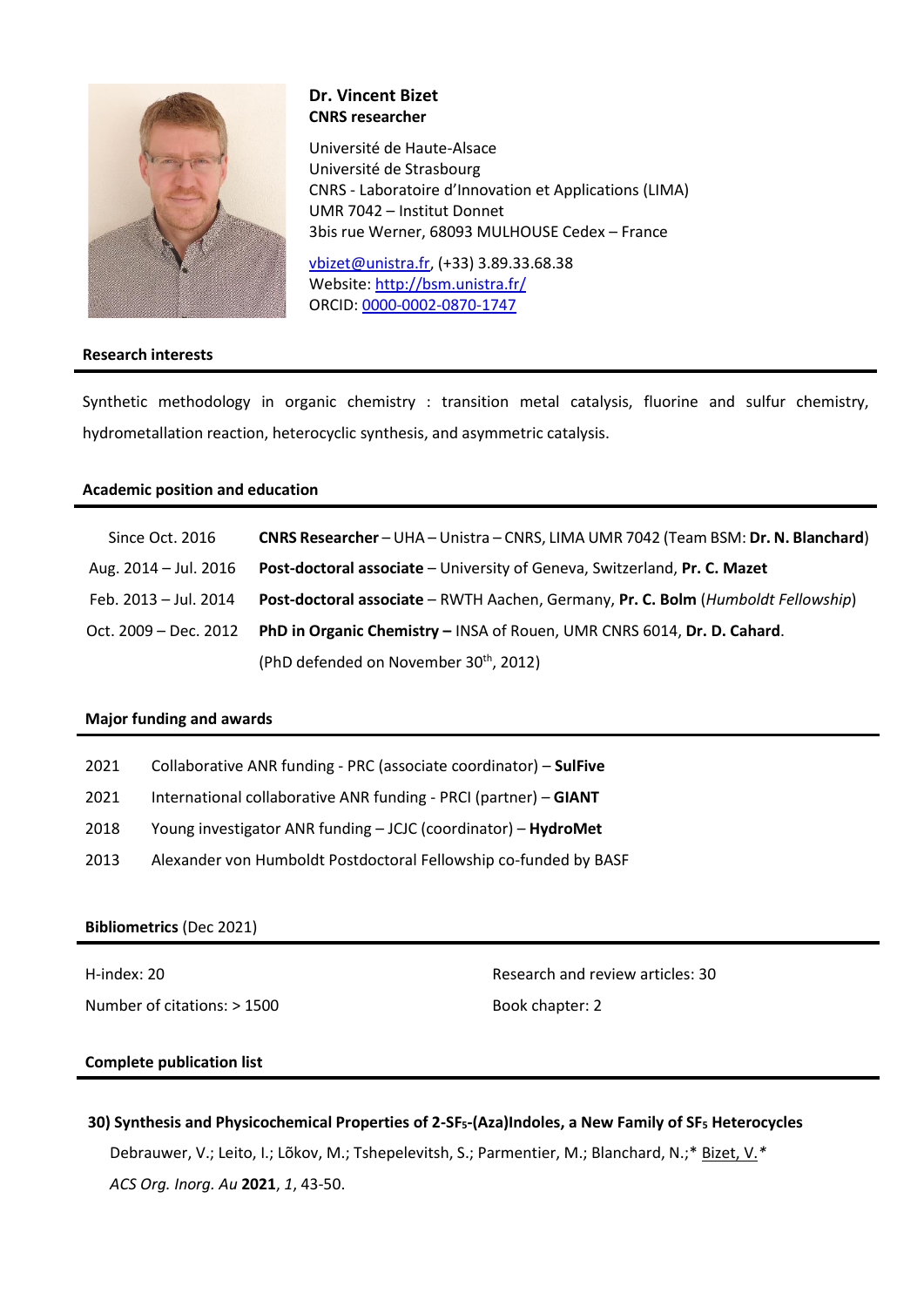#### **[29\) Ligand-Controlled Regiodivergent PalladiumCatalyzed Hydrogermylation of Ynamides](https://pubs.acs.org/doi/10.1021/jacs.0c03556)**

Debrauwer, V.; Turlik, A.; Rummler, L.; Prescimone, A.; Blanchard, N.;\* Houk, K. N.;\* Bizet, V.\* *J. Am. Chem. Soc.* **2020**, *142*, 11153-11164.

*Highlighted in:* Actualités de l'INC CNRS, 9 octobre 2020 [\(link\)](https://inc.cnrs.fr/fr/cnrsinfo/vers-une-meilleure-combinaison-des-briques-elementaires-en-chimie-organique).

**[28\) Pentafluorosulfanyl chloride](https://onlinelibrary.wiley.com/doi/full/10.1002/047084289X.rn00413.pub2)** 

Burton, D. J; Wang, Y.; Bizet, V.; Cahard, D. *e-EROS Encyclopedia of Reagents for Organic Synthesis*. Wiley, **2020**, DOI:10.1002/047084289X.rn00413.pub2.

- **[27\) Optimized Synthesis of 7-Azaindazole by a Diels](https://pubs.acs.org/doi/10.1021/acs.oprd.0c00184)–Alder Cascade and Associated Process Safety** Brach, N.; Le Fouler, V.; Bizet, V.; Lanz, M.; Gallou, F.; Bailly, C.; Hoehn, P.; Parmentier, M.; Blanchard N.\* *Org. Process Res. Dev.* **2020**, 24, 776-786.
- **[26\) Activating Pyrimidines by Pre-distortion for the General Synthesis of 7-Aza-indazoles from 2-](https://pubs.acs.org/doi/10.1021/jacs.9b07037) [Hydrazonylpyrimidines via Intramolecular Diels](https://pubs.acs.org/doi/10.1021/jacs.9b07037)–Alder Reactions**

Le Fouler, V.; Chen, Y.; Gandon, V.; Bizet, V.; Salomé, C.; Fessard, T.; Liu, F.;\* Houk, K. N.;\* Blanchard N.\* *J. Am. Chem. Soc.* **2019**, *141*, 15901-15909.

- **25) [Acid Fluorides in Transition‐Metal Catalysis: A Good Balance between Stability and Reactivity](https://onlinelibrary.wiley.com/doi/full/10.1002/anie.201900591)** Blanchard N.; Bizet, V.\* *Angew. Chem. Int. Ed.* **2019**, *58*, 6814-6817.
- **24) Diels–Alder and Formal Diels–[Alder Cycloaddition Reactions of Ynamines and Ynamide](http://onlinelibrary.wiley.com/doi/10.1002/ejoc.201700986/abstract;jsessionid=621F75C5E52E9A30D1149FA9CFCA4451.f02t02)** Duret, G.; Le Fouler, V.; Bisseret, P.; Bizet, V.; Blanchard N. *Eur. J. Org. Chem* **2017**, 6816-6830.
- **23) [Mechanistic Investigation of the Pd-Catalyzed Intermolecular Carboetherification and Carboamination](http://pubs.acs.org/doi/10.1021/acs.organomet.7b00483)  [of 2,3-Dihydrofuran: Similarities, Differences and Evidence for Unusual Reaction Intermediates](http://pubs.acs.org/doi/10.1021/acs.organomet.7b00483)** Borrajo Calleja, G. M.; Bizet, V.; Besnard, C.; Mazet C.\* *Organometallics* **2017**, *36*, 3553-3563.
- **22) [Influence of the dissolution solvent on the cytotoxicity of octahedral cationic Ir\(III\) hydride complexes](http://www.sciencedirect.com/science/article/pii/S0022328X16305617?via%3Dihub)** Huang, H.; Humbert, N.; Bizet, V.; Patra, M.; Chao, H.;\* Mazet, C.;\* Gasser G.\* *J. Organomet. Chem.* **2017**, *839*, 15-18.
- **21) [Direct Access to Furoindolines by Palladium-Catalyzed Intermolecular Carboamination](http://pubs.acs.org/doi/10.1021/acscatal.6b02238)** Bizet, V.; Borrajo Calleja, G. M.; Besnard, C.; Mazet C.\* *ACS Catal.* **2016**, *6*, 7183-7187. *Highlighted in: Synfacts* **2016**, *12*, 1257 [\(link\)](https://www.thieme-connect.com/products/ejournals/abstract/10.1055/s-0036-1589703).
- **20) [Palladium Catalyzed Enantioselective Intermolecular Carboetherification of Dihydrofurans](http://pubs.acs.org/doi/10.1021/jacs.6b02158)** Borrajo Calleja, G. M.; Bizet, V.; Mazet C.\* *J. Am. Chem. Soc.* **2016**, *138*, 4014-4017. *Highlighted in: Synfacts* **2016**, *12*, 591 [\(link\)](https://thieme-connect.com/products/ejournals/abstract/10.1055/s-0035-1562178).
- **19) Access to Enantioenriched 2,3- [and 2,5-Dihydrofurans With a Fully substituted C2 Stereocenter by Pd-](http://pubs.rsc.org/en/Content/ArticleLanding/2015/SC/C5SC01460C#!divAbstract)[Catalyzed Asymmetric Intermolecular Heck Reaction](http://pubs.rsc.org/en/Content/ArticleLanding/2015/SC/C5SC01460C#!divAbstract)** Borrajo Calleja, G. M.; Bizet, V.; Bürgi, T.; Mazet C.\* *Chem. Sci.* **2015**, *6*, 4807-4811. *Highlighted in: Synfacts* **2015**, *10*, 1075 [\(link\)](https://www.thieme-connect.com/products/ejournals/abstract/10.1055/s-0035-1560234).
- **18) [Sulfur Imidations: Access to Sulfimides and Sulfoximines](http://pubs.rsc.org/en/Content/ArticleLanding/2015/CS/C5CS00208G#!divAbstract)** Bizet, V.; Hendrix, C. M. M.; Bolm, C.\* *Chem. Soc. Rev.* **2015**, *44*, 3378-3390.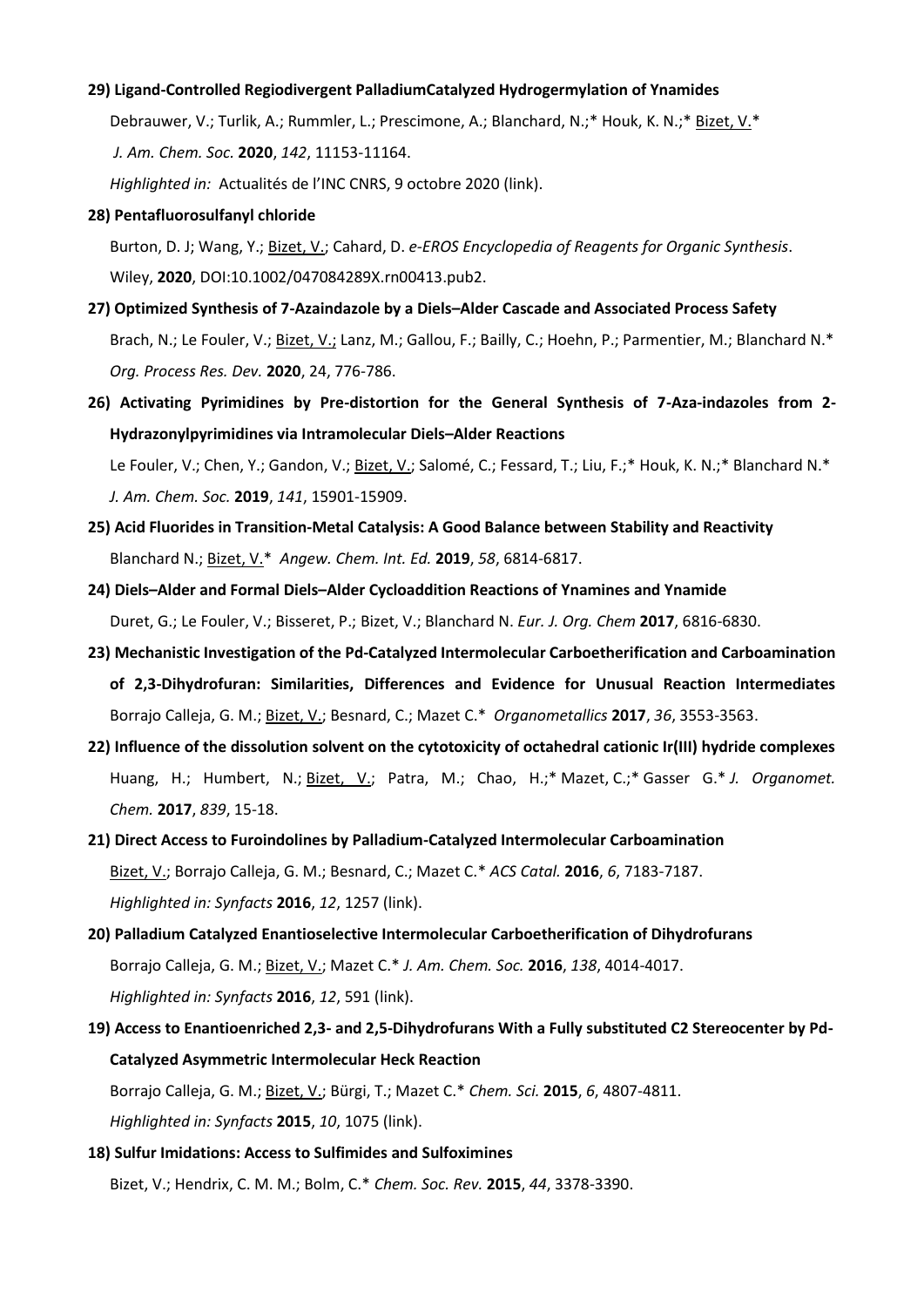- **17) Direct Access to** *N***[-Alkyl Sulfoximines from Sulfides by a Sequential Imidation/Oxidation Procedure](https://thieme-connect.com/products/ejournals/abstract/10.1055/s-0034-1380536)** Dannenberg, C. A.; Bizet, V.;\* Bolm, C.\* *Synthesis* **2015**, *47*, 1951-1959.
- **[16\) Sulfur Imidations by Light-Induced Ruthenium-Catalyzed Nitrene Transfer Reactions](http://onlinelibrary.wiley.com/doi/10.1002/ejoc.201500220/abstract)** Bizet, V.; Bolm, C.\* *Eur. J. Org. Chem.* **2015**, 2854-2860.
- **[15\) Transition-Metal-Free Oxidative Iodination of 1,3,4-Oxadiazoles](http://onlinelibrary.wiley.com/doi/10.1002/ejoc.201403352/abstract)** Dannenberg, C. A.; Bizet, V.; Zou, L. H.; Bolm, C. *Eur. J. Org. Chem.* **2015**, 77-80.
- **[14\) Methionine and Buthionine Sulfoximine: Syntheses under Mild and Safe Imidation/Oxidation](http://onlinelibrary.wiley.com/doi/10.1002/adsc.201400354/abstract)  [Conditions](http://onlinelibrary.wiley.com/doi/10.1002/adsc.201400354/abstract)**

Buglioni, L.; Bizet, V.; Bolm, C.\* *Adv. Synth. Catal.* **2014**, *356*, 2209-2213.

**[13\) Fluorine as a Control Element in Asymmetric Synthesis](http://www.ingentaconnect.com/content/scs/chimia/2014/00000068/00000006/art00006)**

Bizet, V.; Cahard, D.\* *Chimia* **2014**, *68*, 378-381.

**12) [Light-Induced Ruthenium-Catalyzed Nitrene Transfer Reactions: A Photochemical Approach](http://onlinelibrary.wiley.com/doi/10.1002/anie.201310790/abstract)  towards** *N***[-Acyl Sulfimides and Sulfoximines](http://onlinelibrary.wiley.com/doi/10.1002/anie.201310790/abstract)**

Bizet, V.; Buglioni, L.; Bolm, C.\* *Angew. Chem. Int. Ed.* **2014**, *53*, 5639-5642.

**11) [Fluorinated sulfoximines : syntheses, properties and applications](http://pubs.rsc.org/en/Content/ArticleLanding/2014/CS/c3cs60427f#!divAbstract)**

Bizet, V.; Kowalczyk, R.; Bolm, C.\* *Chem. Soc. Rev.* **2014**, *43*, 2426-2438.

- **[10\) Recent progress in asymmetric fluorination and trifluoromethylation reactions](http://www.eurekaselect.com/120142/article)** Bizet, V.; Besset, T.; Ma, J.-A.; Cahard, D.\* *Curr. Top. Med. Chem.* **2014**, *14*, 901-614.
- **9) [The influence of fluorine in asymmetric catalysis](http://pubs.rsc.org/en/Content/ArticleLanding/2014/CS/C3CS60193E#!divAbstract)** Bizet, V.; Cahard, D.\* *Chem. Soc. Rev.* **2014**, *43*, 135-147.
- **8) [Iron \(II\) complexes are suitable catalysts for the isomerization of trifluoromethylated allylic alcohols.](http://www.sciencedirect.com/science/article/pii/S0022113913002078?via%3Dihub)  [Synthesis of trifluoromethylated](http://www.sciencedirect.com/science/article/pii/S0022113913002078?via%3Dihub) dihydrochalcones**

Cahard, D.;\* Bizet, V.; Dai, X.; Gaillard, S.; Renaud, J.-L.\* *J. Fluorine Chem.* **2013**, *155*, 78-82.

**7) Isomérisation rédox : une réaction [économe en atomes à fort potentiel d'innovation](https://www.techniques-ingenieur.fr/base-documentaire/procedes-chimie-bio-agro-th2/optimisation-des-modes-de-separation-d-activation-de-synthese-et-d-analyse-42493210/isomerisation-redox-une-reaction-econome-en-atomes-a-fort-potentiel-d-innovation-in159/)**

Bizet, V.; Cahard, D.;\* Gaillard, S.; Renaud, J.-L.\* *Les Techniques de l'Ingénieur* **2013**, IN 159.

**6) [Ruthenium-catalyzed one-pot tandem isomerization](http://onlinelibrary.wiley.com/doi/10.1002/adsc.201300119/abstract)–transfer hydrogenation reactions of γ[trifluoromethylated allylic alcohols and β](http://onlinelibrary.wiley.com/doi/10.1002/adsc.201300119/abstract)-trifluoromethylated enones**

Bizet, V.; Pannecoucke, X.; Renaud, J.-L.;\* Cahard, D.\* *Adv. Synth. Catal.* **2013**, *355*, 1394-1402.

**5) Synthesis of β-CF3 [ketones from trifluoromethylated allylic alcohols by ruthenium catalyzed](http://www.sciencedirect.com/science/article/pii/S0022113913000080?via%3Dihub)  [isomerization](http://www.sciencedirect.com/science/article/pii/S0022113913000080?via%3Dihub)**

Bizet, V.; Pannecoucke, X.; Renaud, J.-L.; Cahard, D.\* *J. Fluorine Chem.* **2013**, *152*, 56-61.

**4)** *N***[-Fluorobenzensulfonimide](https://www.thieme-connect.com/products/ejournals/abstract/10.1055/s-0032-1317348)**

Bizet, V.\* *Synlett* **2012**, *23*, 2719-2720.

**3) [Ruthenium catalyzed redox isomerization of trifluoromethylated allylic alcohols: mechanistic evidence](http://onlinelibrary.wiley.com/doi/10.1002/anie.201200827/abstract)  [for an enantiospecific pathway](http://onlinelibrary.wiley.com/doi/10.1002/anie.201200827/abstract)**

Bizet, V.; Pannecoucke, X.; Renaud, J.-L.;\* Cahard, D.\* *Angew. Chem. Int. Ed.* **2012**, 51, 6467-6470. *Highlighted in:* CNRS, en direct des laboratoires de l'institut de chimie ([Link\)](http://www.cnrs.fr/inc/communication/direct_labos/cahard.htm).